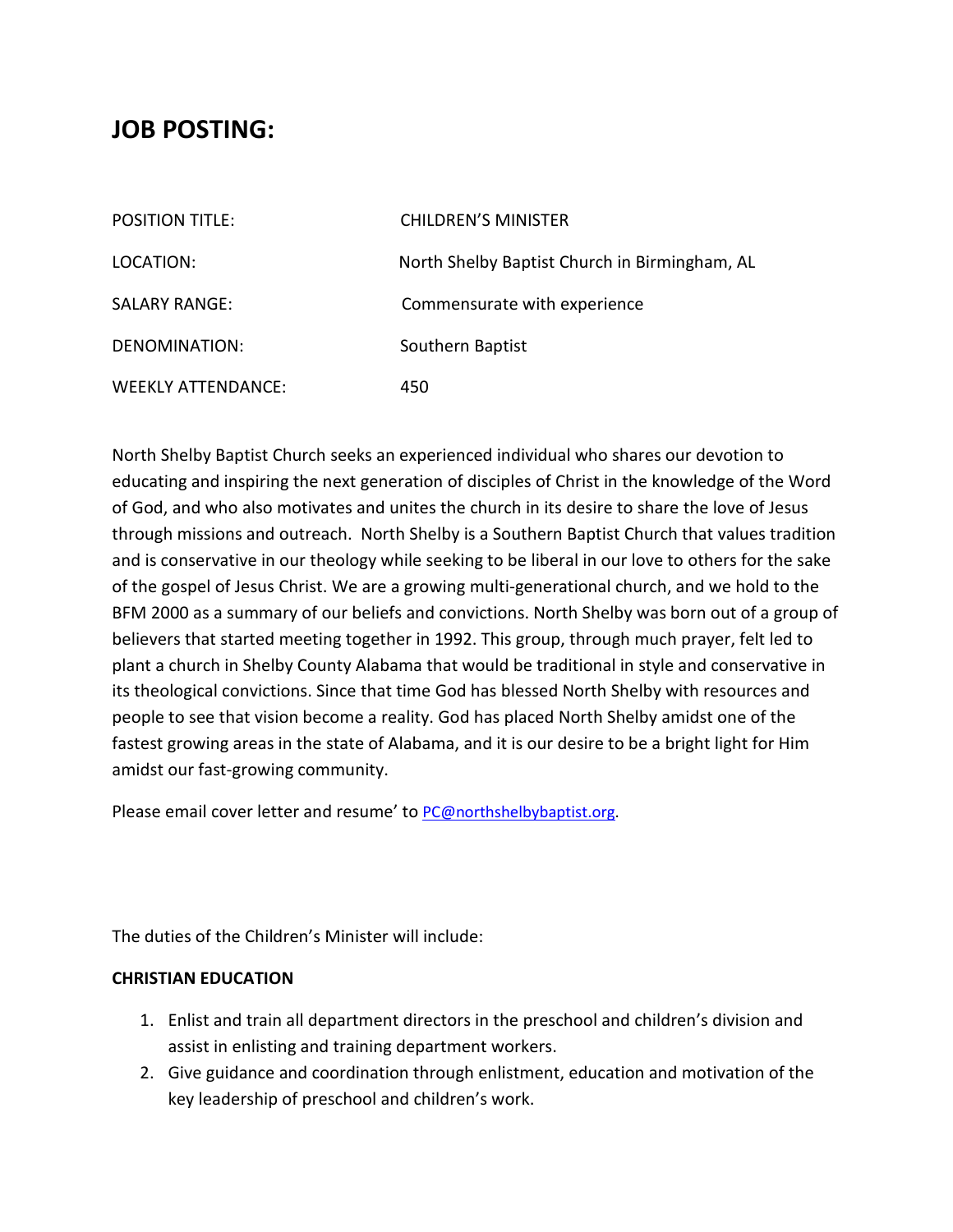- 3. Advise in the use of ministry materials, equipment, supplies and space for preschool and children's groups in all church ministry organizations.
- 4. In concert with all church ministers, develop special training and education projects, such as camps, retreats or study seminars for preschool and children's organizations.
- 5. Develop and implement ministries that promote and develop healthy growing relationships, Christ-like moral character, and sound doctrinal foundation in and through families.
- 6. Provide appropriate activities and training for parents.

## **STAFF & VOLUNTEER SUPPORT**

- 7. Provide proactive, visionary leadership to the development and oversight of preschool and children's directors and workers, and to prepare and recommend the children's ministry's long-range goals and annual budget needs for recommendation to the Finance Committee; then help administer the approved budget according to policy.
- 8. Direct and promote volunteer workers' meetings as needed.
- 9. Partner with parents to provide appropriate activities and spiritual growth for children, and to foster their enthusiastic support of family ministry.
- 10. Establish and coordinate effective communication policies between all age-groups.

### **OUTREACH & EVANGELISM**

- 11. Maintain an active ministry of personal witnessing and ministry.
- 12. Provide appropriate activities for special projects; cooperate with the music ministry in providing music activities for preschoolers and children.
- 13. Work closely with other staff members to coordinate and encourage a family focus in various outreach events.
- 14. Plan and implement special events such as seasonal events, summer activities and Vacation Bible School.
- 15. Oversee and ensure that appropriate safety and security procedures are in place and being followed.

### **GENERAL**

- 16. Report to Senior Pastor and provide leadership in other duties as needs arise or as assigned by the Senior Pastor.
- 17. Serve as a member of the Executive Staff team, providing global leadership to the church in the areas of long-range planning and ministry coordination.